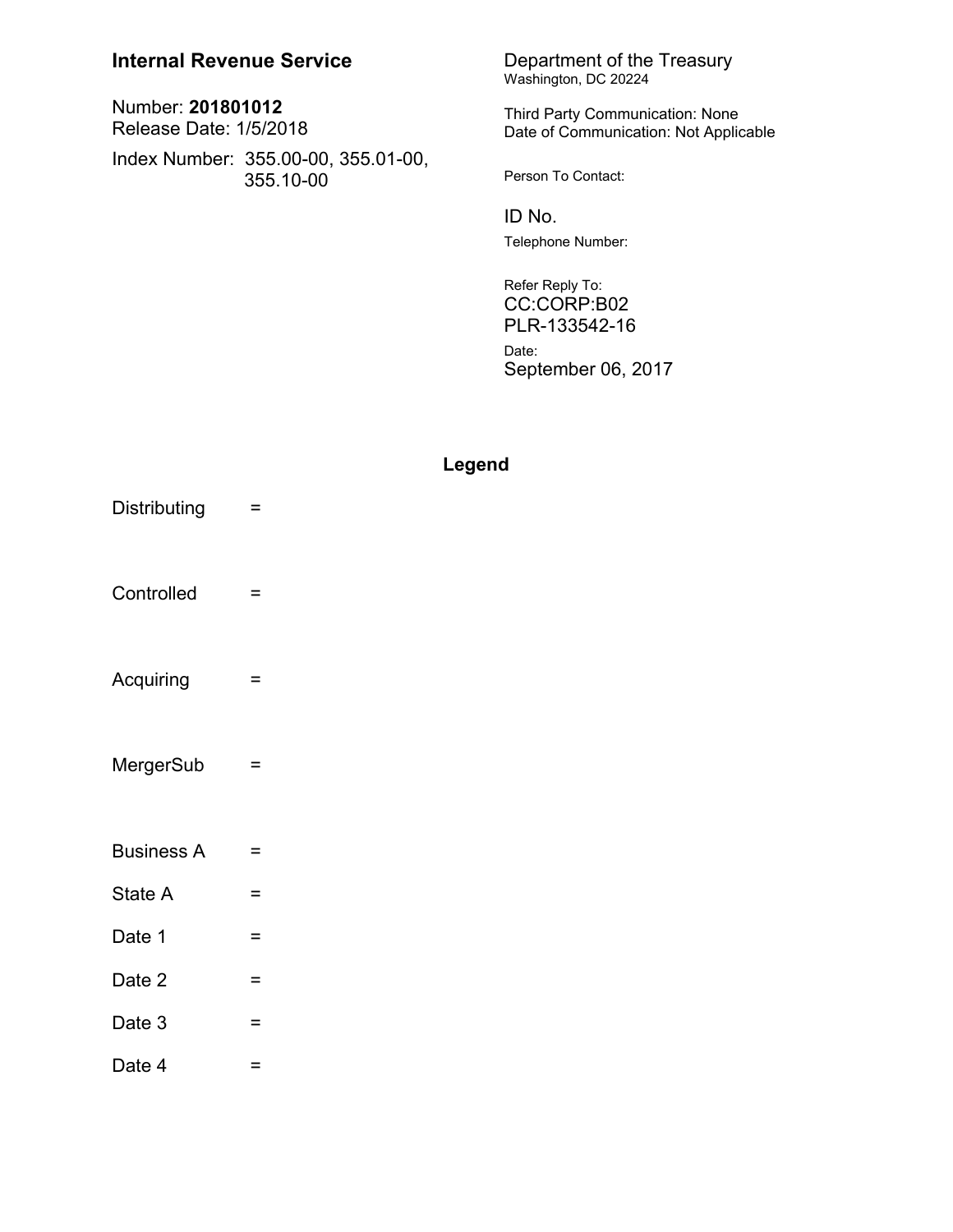#### PLR-133542-16 2

| а          | -      |  |
|------------|--------|--|
| Investment | -<br>= |  |

Investment Advisor

Dear :

This letter responds to a letter dated October 19, 2016, submitted on behalf of Distributing, requesting a ruling on a significant issue presented under section 355(e) of the Internal Revenue Code (the "Code"). The information provided in that request and in subsequent correspondence is summarized below.

This letter is issued pursuant to section 6.03 of Rev. Proc. 2016-1, 2016-1 I.R.B. 1, regarding one or more significant issues under section 355 of the Internal Revenue Code (the "Code"). The ruling contained in this letter only addresses one or more discrete legal issues involved in the transaction. This office expresses no opinion as to the overall tax consequences of the transactions described in this letter or as to any issue not specifically addressed by the ruling below.

The ruling contained in this letter is based upon information and representations submitted by the taxpayer and accompanied by a penalties of perjury statement executed by an appropriate party. This office has not verified any of the materials submitted in support of the ruling request. Such materials are subject to verification on examination.

### **Summary of Facts**

Acquiring and Distributing are each publicly traded State A corporations that are not related to each other. Controlled is a State A corporation that was formed to effectuate the Distribution described below and was wholly owned by Distributing until Date 2. MergerSub was a State A corporation wholly owned by Acquiring that was formed to effectuate the acquisition of Controlled described below.

On Date 1, Distributing, Controlled, and Acquiring entered into an agreement ("Separation Agreement") to effectuate the separation of Business A from the other businesses of Distributing. Also on Date 1, Distributing, Controlled, Acquiring, and MergerSub entered into an agreement ("Merger Agreement") pursuant to which Acquiring would acquire Controlled. Pursuant to the Separation Agreement and Merger Agreement, the following steps were undertaken:

i. Distributing contributed the assets and liabilities associated with Business A to newly formed Controlled in exchange for the Controlled stock.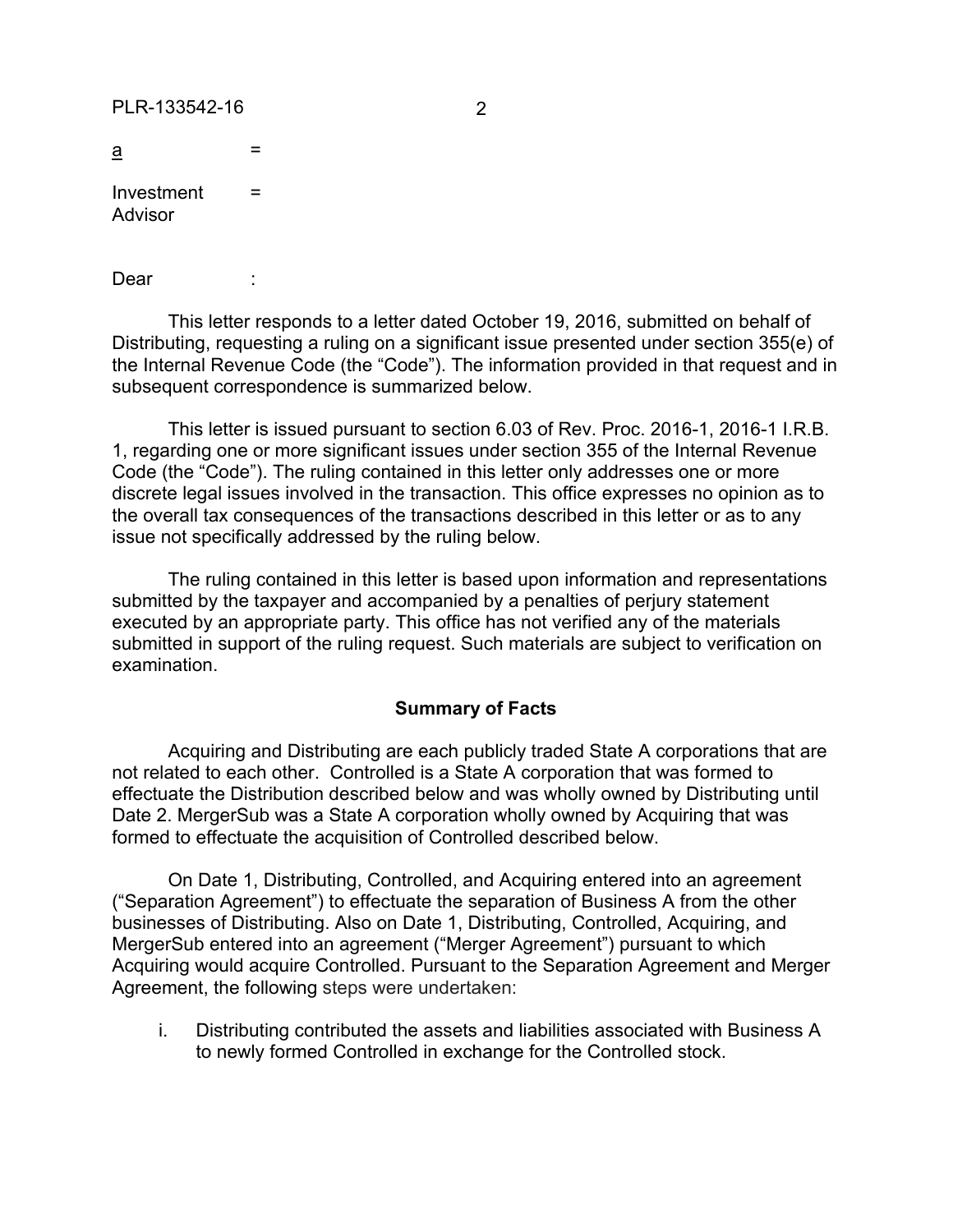## PLR-133542-16 3

- 
- ii. Distributing made a pro rata distribution (the "Distribution") of the Controlled stock to its shareholders (the "Historic Distributing Shareholders").
- iii. Immediately after the Distribution, MergerSub merged with and into Controlled, with Controlled surviving as a wholly owned subsidiary of Acquiring (the "Merger").

The Distribution and Merger were completed on Date 2. The Historic Distributing Shareholders received approximately a% of Acquiring's common stock as consideration in the Merger.

Acquiring has engaged in open market repurchases of its common stock for several years. Acquiring recently adopted a new share repurchase plan that provides for share repurchases ("Share Repurchases") following the Merger. The Share Repurchases will be conducted through a broker, who will have full discretion with respect to the execution of all purchases, and will be made on the open market. All Acquiring shareholders will be allowed to participate in and benefit from the Share Repurchases, and Acquiring is indifferent as to which shareholders participate in the Share Repurchases.

On Date 3, Investment Advisor filed a Schedule 13G with respect to Acquiring indicating beneficial ownership of more than ten percent of Acquiring's common stock. Item 6 on that Schedule 13G stated that no one person's interest in the common stock of Acquiring was more than five percent of the total outstanding common shares.

### **Representations**

Distributing makes the following representations:

- 1) The Share Repurchases are motivated by a business purpose, the stock to be repurchased in the Share Repurchases will be widely held, and the Share Repurchases will be made in the open market.
- 2) The Share Repurchases are not motivated to any extent by a desire to increase or decrease the ownership percentage of any particular shareholder or group of shareholders.
- 3) Because the Share Repurchases will be made on the open market through a broker, Acquiring will not know the identity of any shareholder from which Acquiring stock is repurchased.
- 4) During the two years before the Merger, neither Distributing nor Acquiring had any "controlling shareholders" within the meaning of  $\S$  1.355-7(h)(3) (a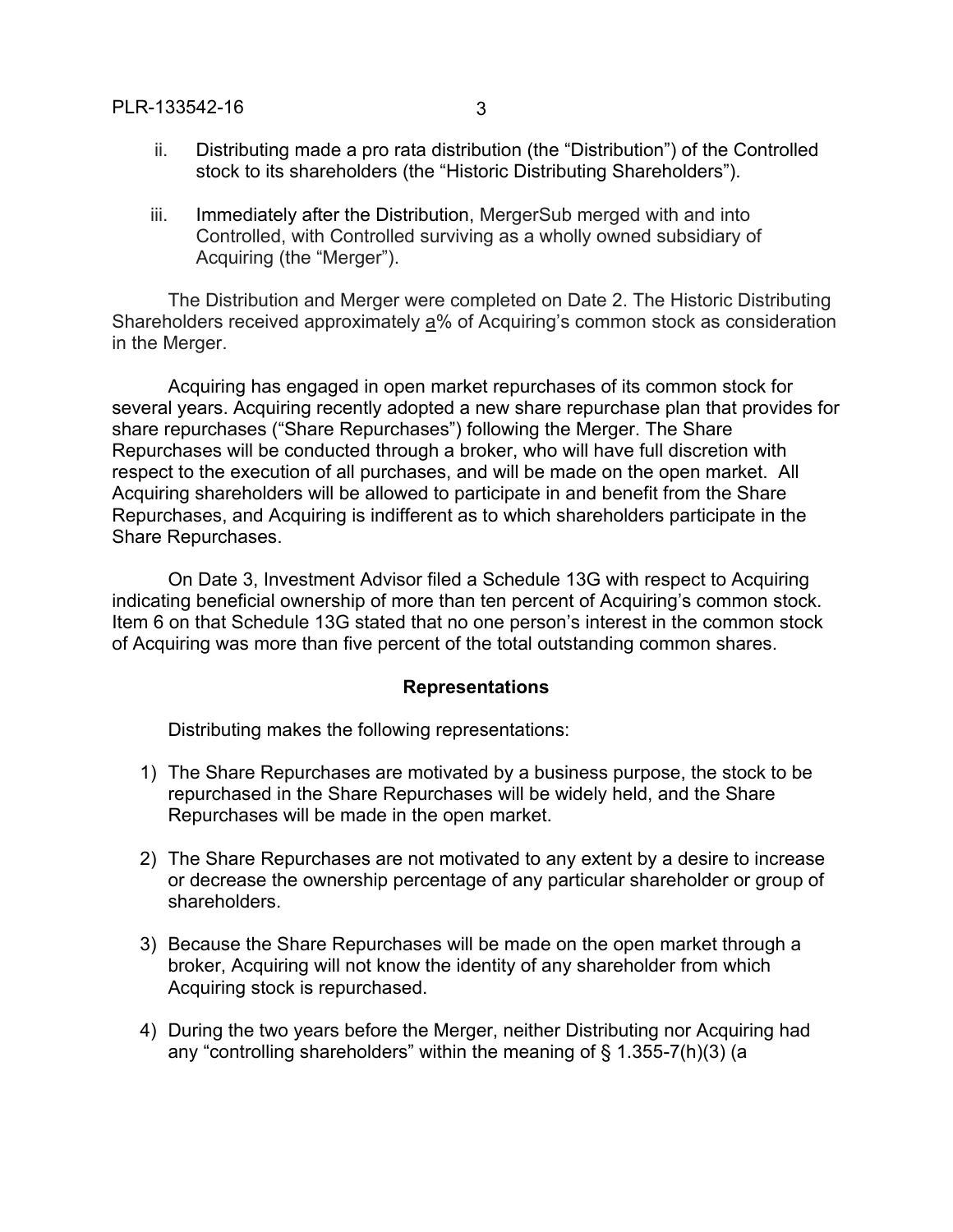"Controlling Shareholder"), and Acquiring has had no such Controlling Shareholders since the Merger.

5) As of Date 4, except for Investment Advisor, which filed a Schedule 13G on Date 3, no shareholder of Acquiring has filed a Form 3, Form 4, Schedule 13D, or Schedule 13G indicating that it owns enough shares to be a "ten-percent shareholder" within the meaning of § 1.355-7(h)(14) (a "Ten-Percent Shareholder") since the Merger, and Acquiring has no Actual Knowledge of any Ten-Percent Shareholders since the Merger.

Actual Knowledge means the actual knowledge of the Vice President of Investor Relations, the General Counsel, or a successor position at Acquiring of the existence of a Controlling Shareholder or Ten-Percent Shareholder.

#### **Ruling**

Based solely on the information submitted and representations made, we rule that, to the extent the Share Repurchases are treated as part of a plan (or series of related transactions) with the Distribution for purposes of Section 355(e), the Share Repurchases will be treated as being made from all Public Shareholders of Acquiring common stock (defined as shareholders who are neither Controlling Shareholders nor Ten-Percent Shareholders) on a pro rata basis for the purpose of testing the effect of the Share Repurchases on the Distribution under Section 355(e).

For purposes of this ruling, each Acquiring common stock shareholder will be treated as a Public Shareholder until five business days after either (1) Actual Knowledge, or (2) the filing of a Schedule 13D, Schedule 13G, Form 3, or Form 4, indicating it holds enough shares to be considered a five-percent shareholder within the meaning of § 1.355-7(h)(8) (and it actively participates in the management or operation of Acquiring, as described in § 1.355-7(h)(3)) or a Ten-Percent Shareholder. For purposes of determining whether a Ten-Percent Shareholder exists, Acquiring may disregard a Schedule 13G unless Item 6 reports such a shareholder or is left blank, or the filer discloses its status as a Ten-Percent Shareholder on Form 3 or Form 4.

#### **Caveats**

Except as expressly provided herein, no opinion is expressed or implied concerning the tax treatment of the transactions described herein under any provision of the Code and regulations or the tax treatment of any condition existing at the time of, or effects resulting from, these transactions that is not specifically covered by the above rulings.